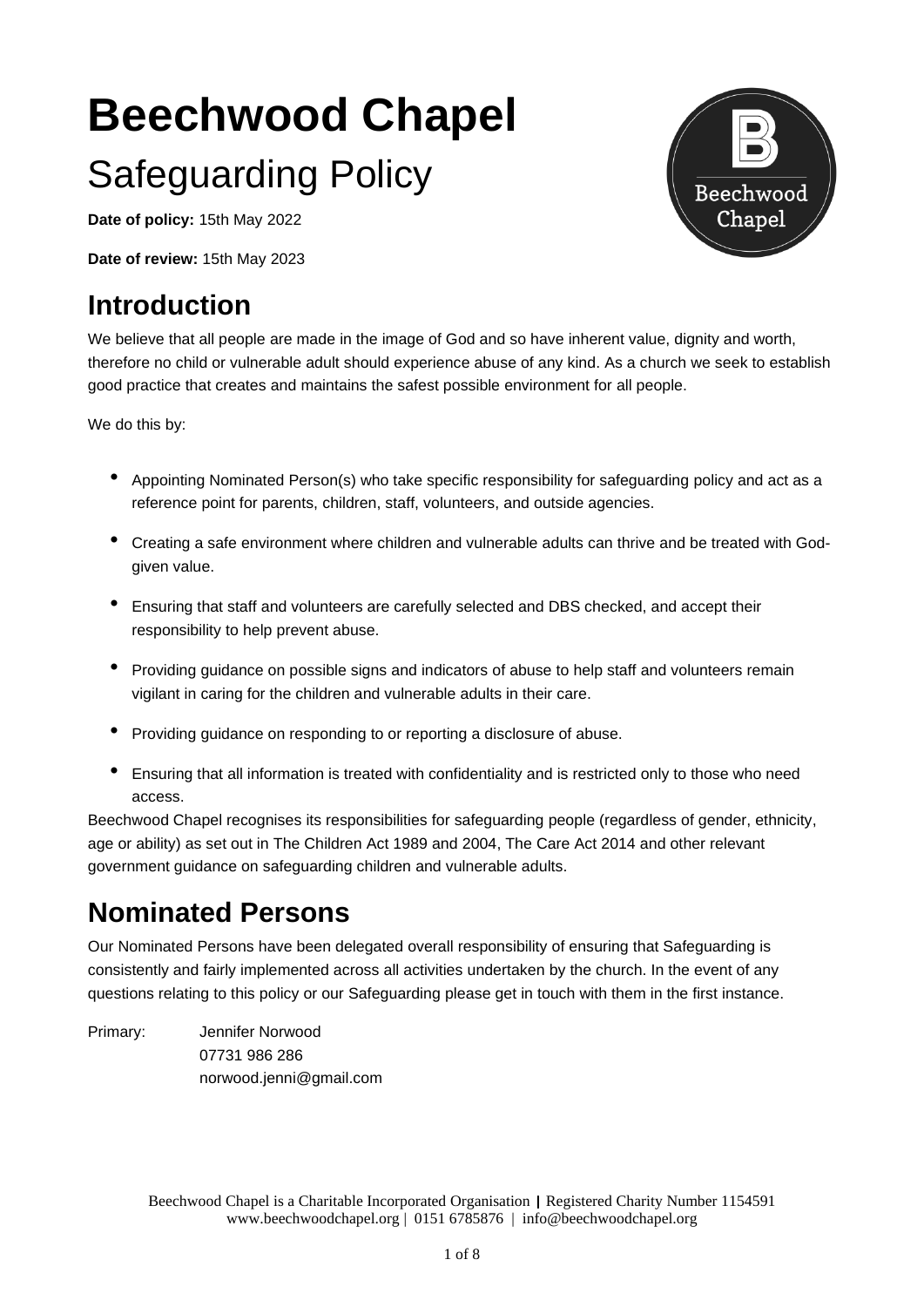Secondary: Rob Smart 07794255352 rob@beechwoodchapel.org

# **Scope**

This policy specifically relates to the organised activities of the church: Sunday services; Sunday Tots; Mini-Kids; Beechwood Tots; Fit for Life; Lifegroup; Kids Club; Cafe Church; Chapel Tea; other occasional activities organised by the church.

Outside of these organised events the church cannot accept responsibility for care of children and vulnerable adults, and they remain in the sole care of their parents/carers. However, following the guidance set out in this policy the church will undertake to be vigilant in taking safeguarding seriously and always providing a safe environment for everyone.

# **Creating a safe environment**

The church is committed to providing a safe environment for all people, and recognises it has a particular responsibility towards children and vulnerable adults.

# **Appropriate leader to child ratios**

To ensure safety and enjoyment for all involved our groups will operate at the following ratios of leaders to children:

- Sunday Tots (ages 1-2) will operate at a minimum ratio of 1 leader per 4 children.
- · Mini-Kids (ages 3-11) will operate at a minimum ratio of 1 leader per 8 children.
- Kids Club (ages 4-11) will operate at a minimum ratio of 1 leader per 8 children.
- From time to time older children (11 17 years) may be invited to do a 1 to 1 or small group Bible Study with a member of the church. These are only to take place with the knowledge and permission of all the Elders of the church and the child's parent or carer and will only take place in public locations such as a coffee shop, the church office while there are other people in the building, or the child's home while a parent or carer is present.

### **Parent/carer consent**

If a child or young person wishes to attend one of our regular activities or events where a responsible adult will not be in attendance with them, they will need to have a consent form completed by their parent/carer to ensure that the church has the appropriate medical and emergency contact information.

These completed forms are securely stored and only accessed, when necessary, by approved staff or volunteers.

# **Where there is no consent**

If any children turn up to join a church activity without consent or their parent/carer, we will:

- welcome the child and establish their name, age, address and telephone number;
- ask the child if their parent/carer is aware of where they are;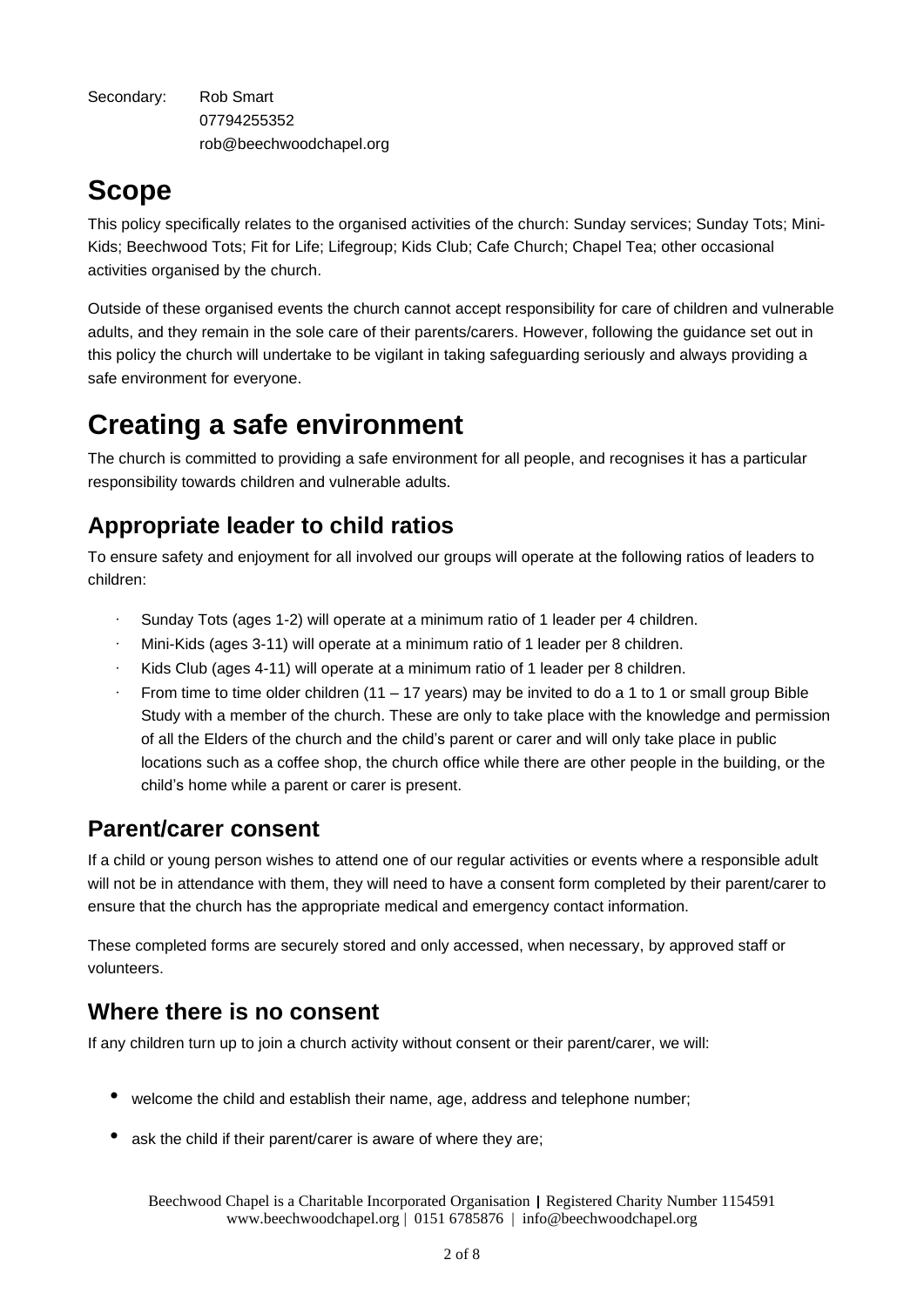- telephone the parent/carer, requesting verbal confirmation that they are happy for them to stay for the church activity, and establishing if any specific needs should be considered (e.g. allergies, etc.);
- on leaving, give the child <sup>a</sup> consent form, explaining that it must be completed and returned if they wish to attend again.

*Note: repeated attendance without a completed consent form will result in the child being refused admission to the activity.*

Sometimes children will turn up to a public church activity without a parent/carer where we do not ask for specific consent (e.g. the main Sunday morning service). In those situations, the church cannot accept responsibility for their care and they remain in the sole care of their parents/carers. However, following the guidance set out in this policy the church will undertake to be vigilant in taking safeguarding seriously and always providing a safe environment for everyone.

### **Equip children and vulnerable adults to act safely**

Within our organised activities the church will endeavour to teach and model good practice to children and vulnerable adults by teaching safety generally, helping to develop common sense rules, and providing a safe environment where they are able to speak honestly and openly to leaders.

### **Raise awareness of Safeguarding**

Safeguarding is not only the responsibility of staff and volunteers working directly with children and vulnerable adults, but of all people: to be vigilant in ensuring the care, dignity, and safety of all those around them. This policy will be reviewed annually to keep up to date with the latest Safeguarding advice and guidance, and publicly displayed on a noticeboard in the chapel for parents/carers and the church to see. We will keep up to date with Wirral Safeguarding Board's website for updates or guidance provided for charities or third sector organisations.

# **Safe recruitment and training of volunteers**

The church is committed to ensuring that all staff and volunteers are carefully selected and receive ongoing training and support with their responsibility to help prevent the abuse of children and vulnerable adults in their care.

### **Recruitment**

The church is committed to ensuring that all volunteers and staff working with children:

- Hold <sup>a</sup> Disclosure and Barring Service (DBS) check from within the past <sup>3</sup> years and is found to have no relevant criminal convictions.
- Is adequately trained and supervised.
- Understands and follows our safeguarding policy and procedures.

Anybody whose DBS form discloses cautions or convictions will be interviewed by the church's Safeguarding Nominated Person who will make a recommendation to the Elders concerning their involvement in youth and children's work.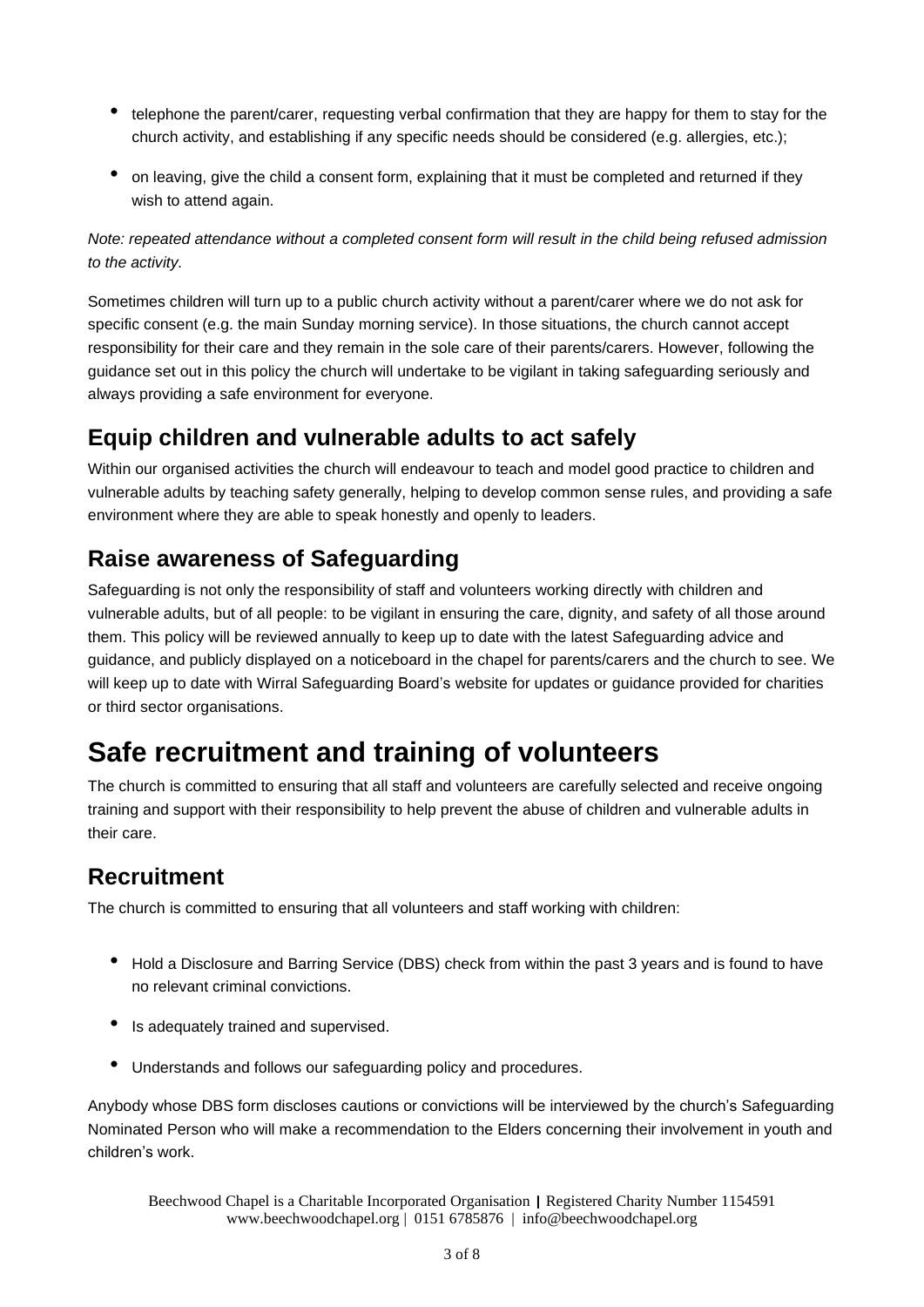# **Training**

The church will provide annual training to ensure that all volunteers and staff working with children or vulnerable adults remain up to date with our safeguarding policy and procedures and know how to consistently implement them.

### **Guidance**

The church, all staff, volunteers and Nominated Person(s) should consistently work together for the good of the church, the children and vulnerable adults and each other.

#### **Do:**

- Treat all young people and vulnerable adults with respect.
- Take notice of their reactions to your tone of voice and manner.
- Always seek <sup>a</sup> child's consent if he/she is very young or disabled and needs assistance to go to the toilet. Always make sure another member of staff or volunteer knows you are giving assistance. If assistance is required on more than one instance, obtain written consent from the parent/carer.
- Act upon and record all allegations, concerns, or suspicions.
- Take every precaution to protect yourself from <sup>a</sup> potential allegation.
- Seek more information and guidance from the Beechwood Chapel Nominated Person(s) if there is anything about safeguarding and child protection that is unclear or confusing.
- Ensure the safety of all children and young people who attend Beechwood Chapel events and programmes.

#### **Do not:**

- Touch children in an intrusive, overly physical, or sexual manner.
- Make sexually suggestive comments to <sup>a</sup> child or young person, even as <sup>a</sup> joke.
- Engage in rough or disproportionately physical games or activities with children and young people.
- Do things for <sup>a</sup> child or young person of <sup>a</sup> personal nature that they are able to do for themselves such as going to the toilet or assisting with changing clothes.
- Spend time alone with <sup>a</sup> child without <sup>a</sup> member of staff or volunteer knowing what you are doing and where you are.
- Give <sup>a</sup> child <sup>a</sup> lift in your car, without written parental/carer consent. Even with consent always try to have two adults in the car to protect you from a potential allegation.
- Take <sup>a</sup> child to your home on their own.

(\*In the event that you would like to invite a child or young person to your home you must:

- i) Contact Beechwood Chapel's Nominated Person(s) for advice.
- ii) If you have permission to proceed, you must obtain written consent from the child or young person's parent/carer. You must explain why you are inviting the child or young person to
	- Beechwood Chapel is a Charitable Incorporated Organisation | Registered Charity Number 1154591 www.beechwoodchapel.org | 0151 6785876 | info@beechwoodchapel.org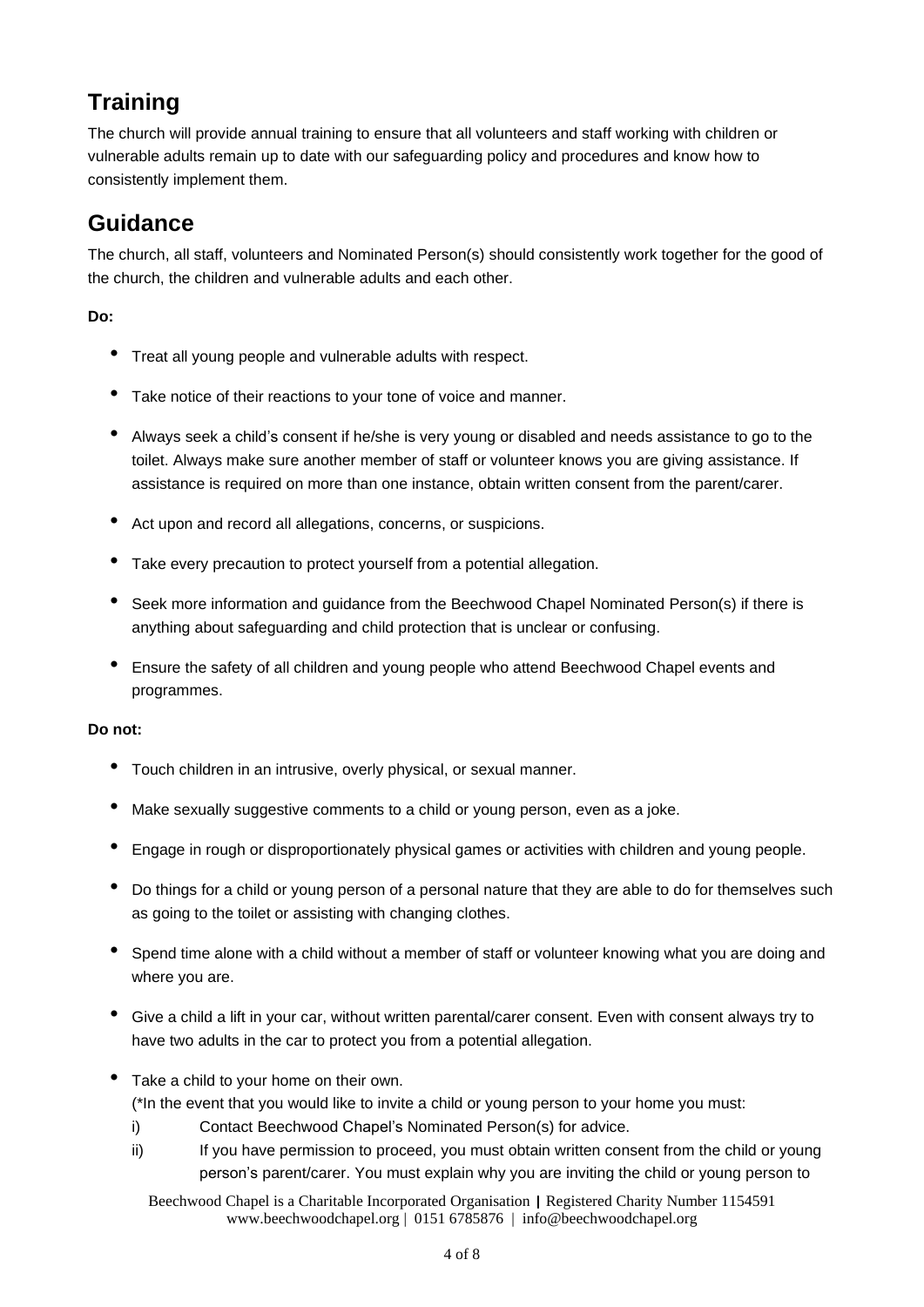your home, how long they will be at your home for, travel arrangements to and from your home, and who else will be present at your home for the duration of the child's visit.

- iii) It is strongly advised that you ensure there is a non-family related Beechwood Chapel staff member or volunteer present if a child or young person comes to your home.
- iv) Take every precaution to protect yourself from a potential allegation.

# **Signs and indicators of abuse**

There are four main categories that all forms of abuse fall under. A child or vulnerable adult may suffer from more than one category.

- **Physical abuse** includes hitting, shaking, squeezing, burning, biting, administering poisonous substances, suffocating/drowning, excessive force.
- **Neglect** <sup>a</sup> failure to meet the basic essential needs of <sup>a</sup> child, or if <sup>a</sup> child is left unsupervised at <sup>a</sup> young age.
- **Emotional abuse** children harmed by constant lack of love and affection, or threats, verbal attacks, taunting or shouting.
- **Sexual abuse** involvement of dependent, developmentally immature children or adolescents, in sexual activity that they do not fully comprehend, or to which they are unable to give informed consent, or which violate the social taboos of family roles.

### **Who abuses children?**

- Very rarely a stranger.
- Often someone close to <sup>a</sup> child e.g. parent, carer, babysitter, sibling, relative or friend of the family.
- Sometimes paedophiles and others who set out to join organisations (including churches) to obtain access to children.

### **How might we recognise abuse?**

Many symptoms of distress in a child can point to abuse, but there are other explanations too. It is important that the below signs are not taken as indicating that abuse has taken place, but that the possibility should be considered. They should make us stop and think - not jump to conclusions.

- Changes or regression in mood or behaviour, particularly where <sup>a</sup> child withdraws or becomes clingy.
- Nervousness/watchfulness.
- Sudden under-achievement or lack of concentration.
- Changed or inappropriate relationships with peers and/or adults.
- Attention seeking behaviour.
- Persistent tiredness.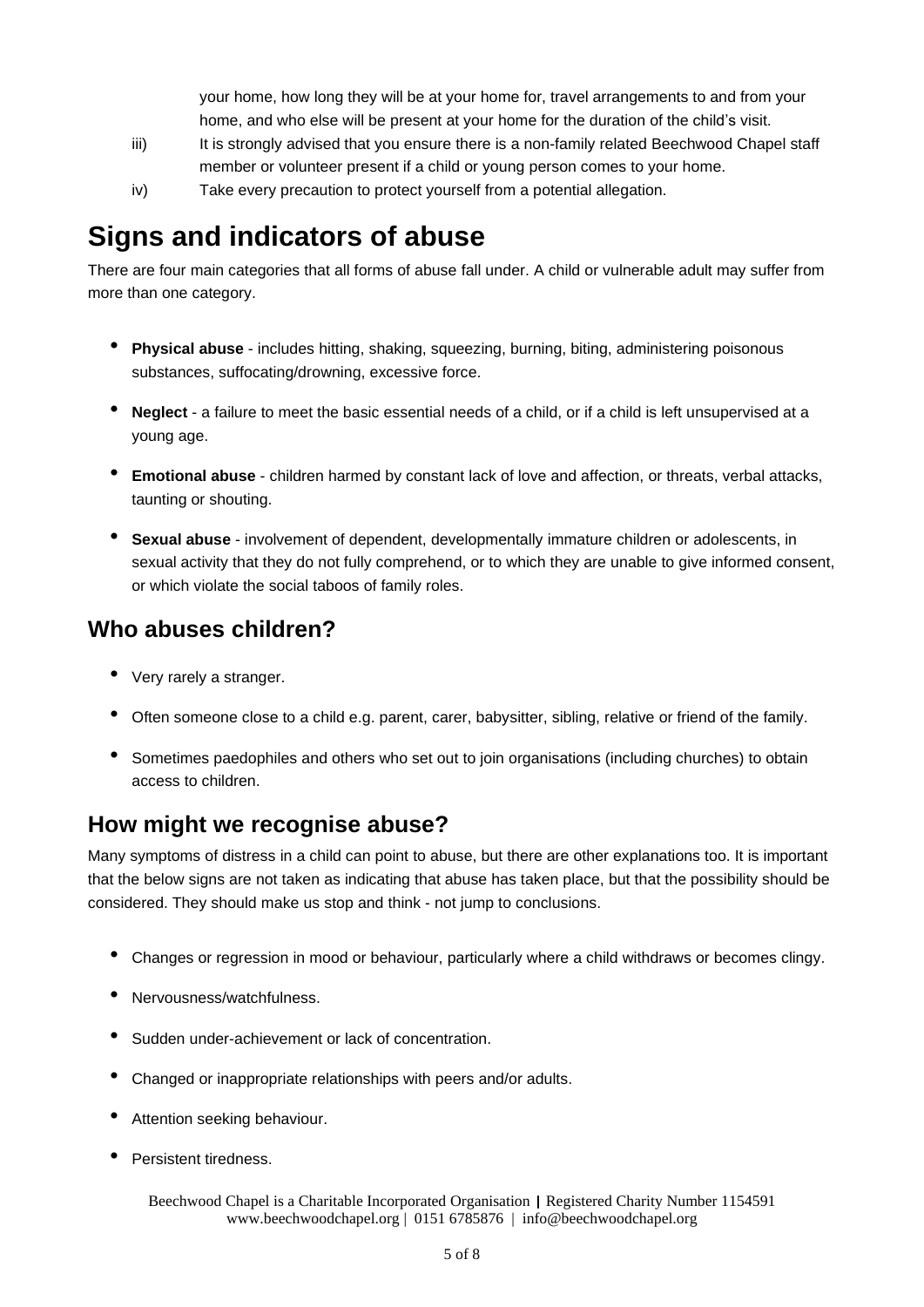- Running away/stealing/lying.
- Any injuries not consistent with the explanation given for them or where differing explanations have been received.
- Injuries which occur to the body in places which are not normally exposed to falls, rough games, etc.
- Injuries and illnesses which have not received medical attention.
- Any signs of neglect, under nourishment or inadequate care.
- Any allegations made by <sup>a</sup> child concerning sexual abuse.
- <sup>A</sup> child with excessive preoccupation with sexual matters, and detailed knowledge of adult sexual behaviour, or who regularly engages in age inappropriate sexual play.
- Sexual activity through words, play or drawing.
- <sup>A</sup> child who is sexually provocative or seductive with adults.
- Inappropriate bed sharing arrangements at home.
- Severe sleep disturbance with fears, phobias, vivid dreams or nightmares, sometimes with overt or veiled sexual connotation.

# **Responding to a disclosure of abuse**

If you are in doubt regarding whether to act, please discuss the situation with the church's Nominated Person(s).

### **When should I act?**

- When you are concerned about someone's behaviour towards <sup>a</sup> child.
- When someone tells you they are worried <sup>a</sup> child is being abused.
- If <sup>a</sup> child or young person tells you that they are being abused.
- If you see something that worries you.

### **How should I respond to information passed on to me from another adult?**

- Keep calm; thank and reassure.
- Gather information if possible.
- Is the child in immediate danger? Ensure the child is safe.
- Record information in writing.
- Beechwood Chapel is a Charitable Incorporated Organisation | Registered Charity Number 1154591 www.beechwoodchapel.org | 0151 6785876 | info@beechwoodchapel.org • Inform Beechwood Chapel's Nominated Person(s).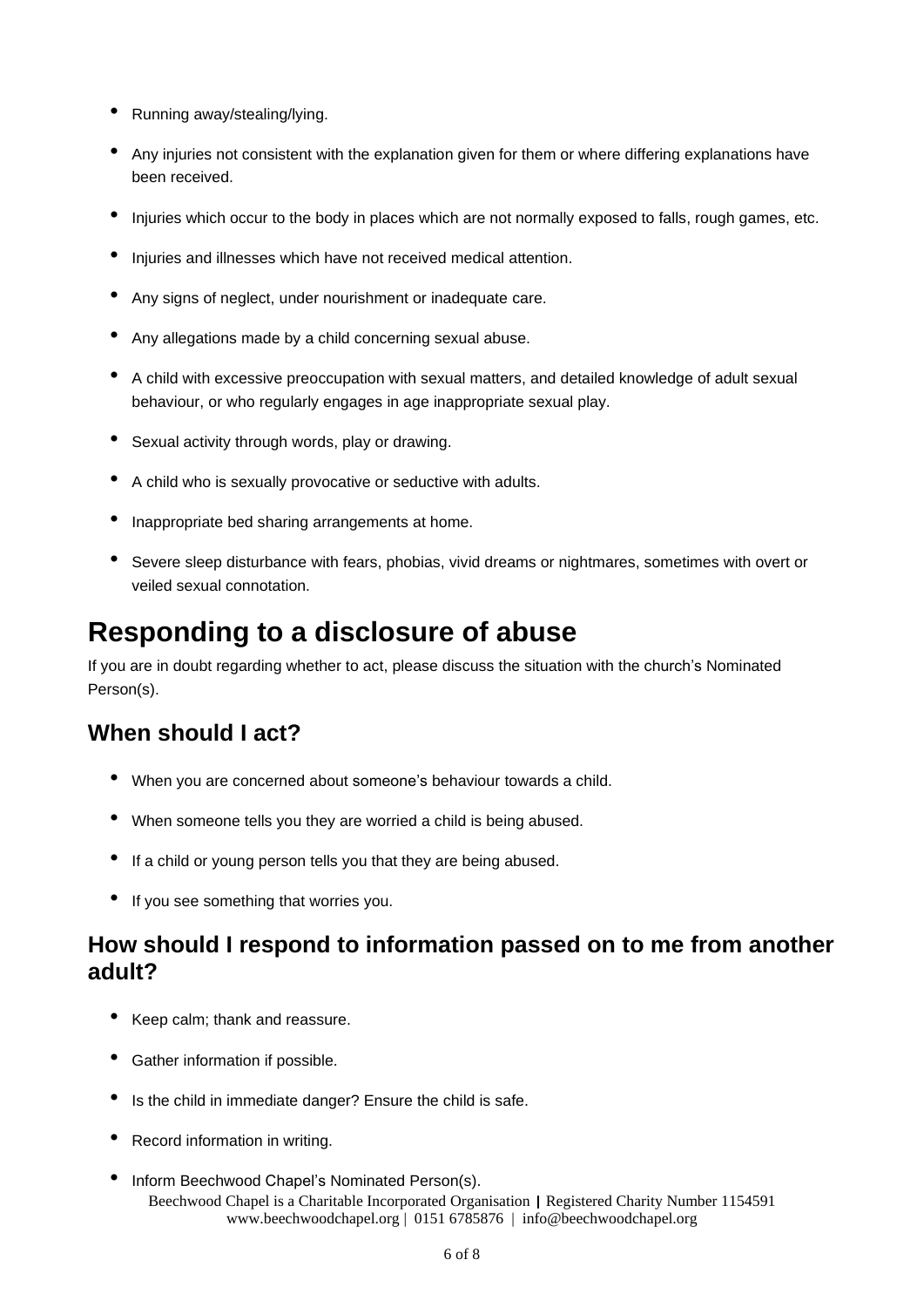### **What should I do if a child tells me about abuse?**

Do:

- Keep calm.
- Treat the child with respect and take what they say seriously.
- Listen and observe carefully.
- Is the child in immediate danger? Ensure the child is safe.
- Ask open non leading questions. Keep your responses short. Gather as much information as possible – what, when and who.
- Reassure the child: they are right to tell you and are not to blame.
- Explain what you are going to do and why.
- Inform the church's nominated person.
- Record in writing as much information as soon as you can. Record what the child said with the date and time of your conversation.
- Keep the information confidential.

#### Do not:

- Promise confidentiality or say you can keep <sup>a</sup> secret.
- Interrupt the child's account.
- Ask leading or probing questions.
- Make comments or judgements about the alleged perpetrator.
- Examine the child.
- Make assumptions.
- Investigate further.
- Tell the parents of the child.
- Act on information without seeking help from the Nominated person, unless the child is in immediate danger.

### **When should I call the Police – 999?**

- Any situation where <sup>a</sup> child is in immediate danger.
- Any situation where <sup>a</sup> child's life is at risk.
- Beechwood Chapel is a Charitable Incorporated Organisation | Registered Charity Number 1154591 www.beechwoodchapel.org | 0151 6785876 | info@beechwoodchapel.org • Any situation where Beechwood Chapel staff or volunteers have been seriously threatened.